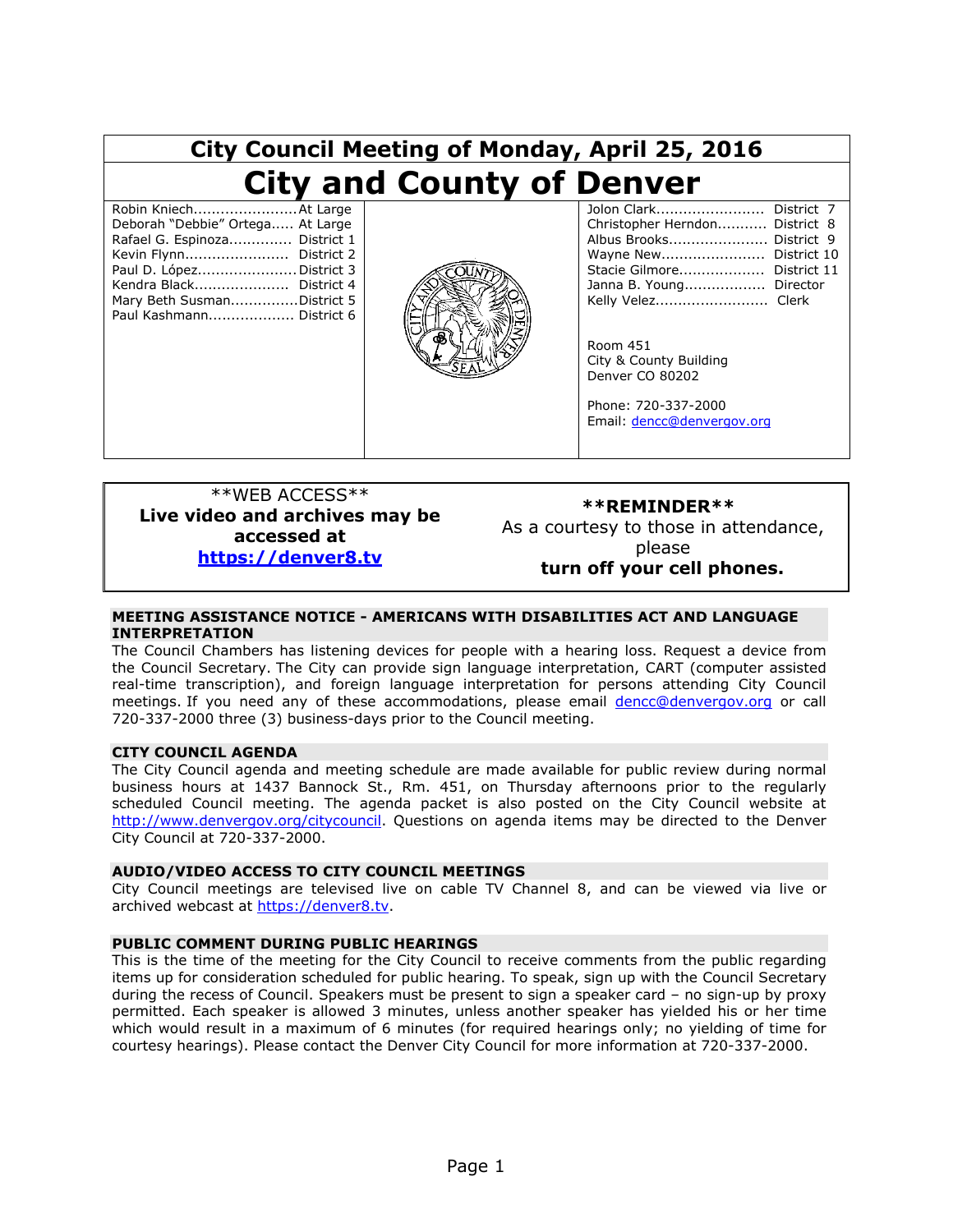# **City Council Agenda and Explanatory Notes**

Meeting Date: Monday, April 25, 2016 5:30 PM

## **Pledge of Allegiance**

**Roll Call**

**Approval of the Minutes**

**Council Announcements**

**Presentations**

**Communications**

### **Proclamations**

**CP16-0317 A proclamation in support of National Adopt a Shelter Pet Day. Council members Clark, Black, New, Flynn, Kashmann, Susman, Kniech, López, Espinoza, and Gilmore.** 

### **Resolutions**

### **Business Development**

#### **CR16-0235 A resolution approving a proposed Loan Agreement between the City and County of Denver and Renaissance Housing Development Corporation to provide partial construction financing for an income restricted rental community.**

Approves a 40-year loan to the Renaissance Housing Development Corporation for \$1 million to provide construction and permanent financing on a 101-unit, income restricted rental community known as Broadway Lofts located at 2075 Broadway in Council District 9 (OEDEV-201626316-00). The last regularly scheduled Council meeting within the 30-day review period is on 5-16-16. The Committee approved filing this resolution at its meeting on 4-12-16.

#### **CR16-0238 A resolution approving a proposed Agreement between the City and County of Denver and Virgin America Inc. related to marketing incentives at Denver International Airport.**

Approves a contract with Virgin America for an air service development incentive in the amount of \$500,000 through 03-15-17 in marketing incentives from Denver International Airport (201525865). The last regularly scheduled Council meeting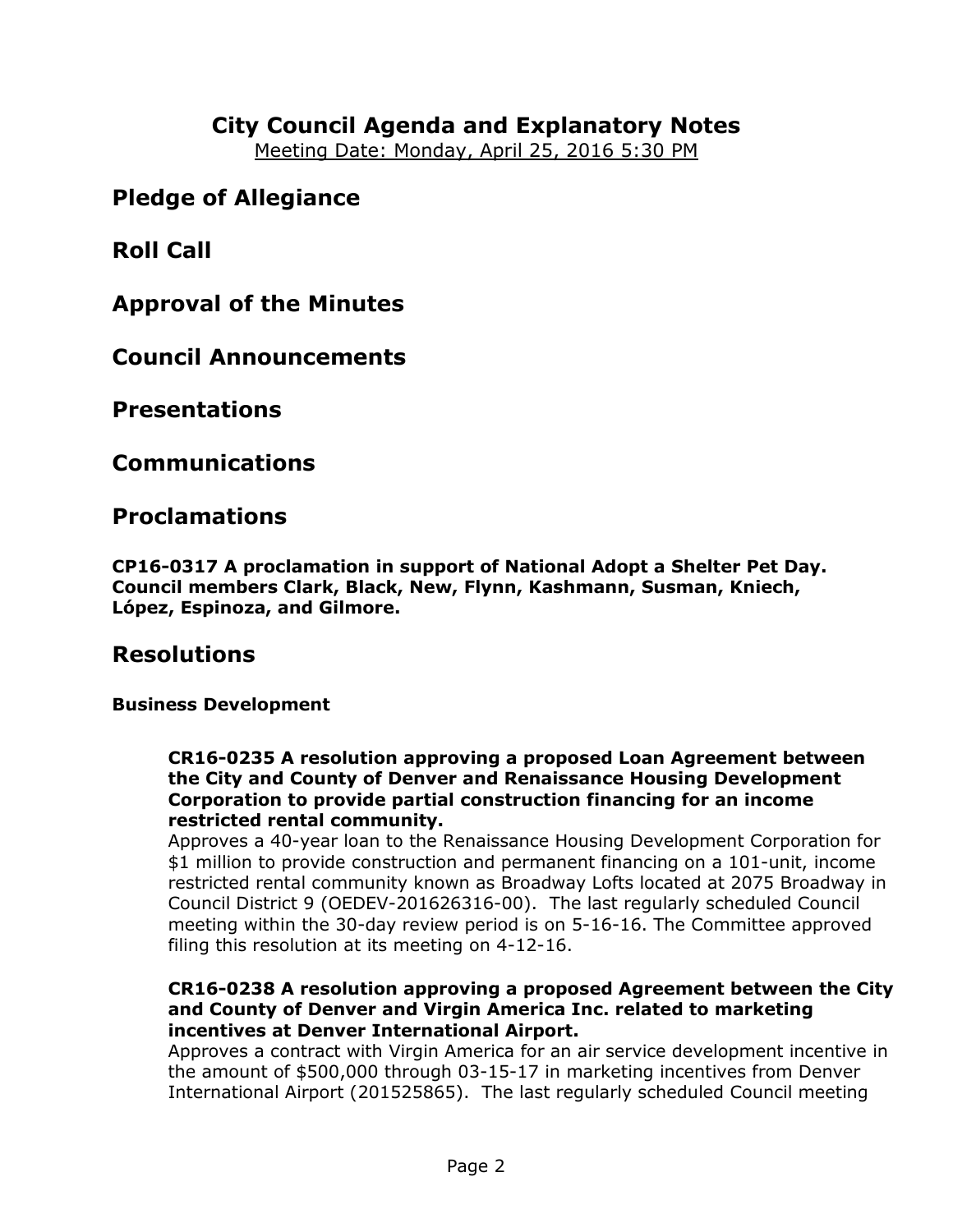within the 30-day review period is on 5-16-16. The Committee approved filing this resolution by consent on 4-14-16.

#### **CR16-0239 A resolution approving a proposed Agreement between the City and County of Denver and Dataman USA, LLC related to on call technologies at Denver International Airport.**

Approves an on-call contract with Dataman USA, Inc. for \$5 million for three years to provide IT professional services on an as-needed basis for staff augmentation, project-related services, and initiatives at Denver International Airport (PLANE 201626619). The last regularly scheduled Council meeting within the 30-day review period is on 5-16-16. The Committee approved filing this resolution by consent on 4-14-16.

#### **CR16-0240 A resolution approving a proposed Agreement between the City and County of Denver and Digital Intelligence Systems, LLC related to on call technologies at Denver International Airport.**

Approves an on-call contract with Digital Intelligence Systems, LLC for \$5 million for three years to provide IT professional services on an as-needed basis for staff augmentation, project-related services, and initiatives at Denver International Airport (PLANE 201626626). The last regularly scheduled Council meeting within the 30-day review period is on 5-16-16. The Committee approved filing this resolution by consent on 4-14-16.

#### **CR16-0241 A resolution approving a proposed Agreement between the City and County of Denver and IHCS, Inc. related to on call technologies at Denver International Airport.**

Approves an on-call contract with IHCS, Inc. doing business as Maven Asset Management for \$2.5 million for three years to provide IT professional services on an as-needed basis for staff augmentation, project-related services, and initiatives at Denver International Airport (PLANE 201626629). The last regularly scheduled Council meeting within the 30-day review period is on 5-16-16. The Committee approved filing this resolution by consent on 4-14-16.

#### **CR16-0242 A resolution approving a proposed Agreement between the City and County of Denver and The JW Group, Inc. related to on call technologies at Denver International Airport.**

Approves an on-call contract with The JW Group, Inc. for \$5 million for three years to provide IT professional services on an as-needed basis for staff augmentation, project-related services, and initiatives at Denver International Airport (PLANE 201626630). The last regularly scheduled Council meeting within the 30-day review period is on 5-16-16. The Committee approved filing this resolution by consent on 4-14-16.

#### **CR16-0243 A resolution approving a proposed Agreement between the City and County of Denver and The Kforce, Inc. related to on call technologies at Denver International Airport.**

Approves an on-call contract with Kforce Technology for \$2.5 million for three years to provide IT professional services on an as-needed basis for staff augmentation,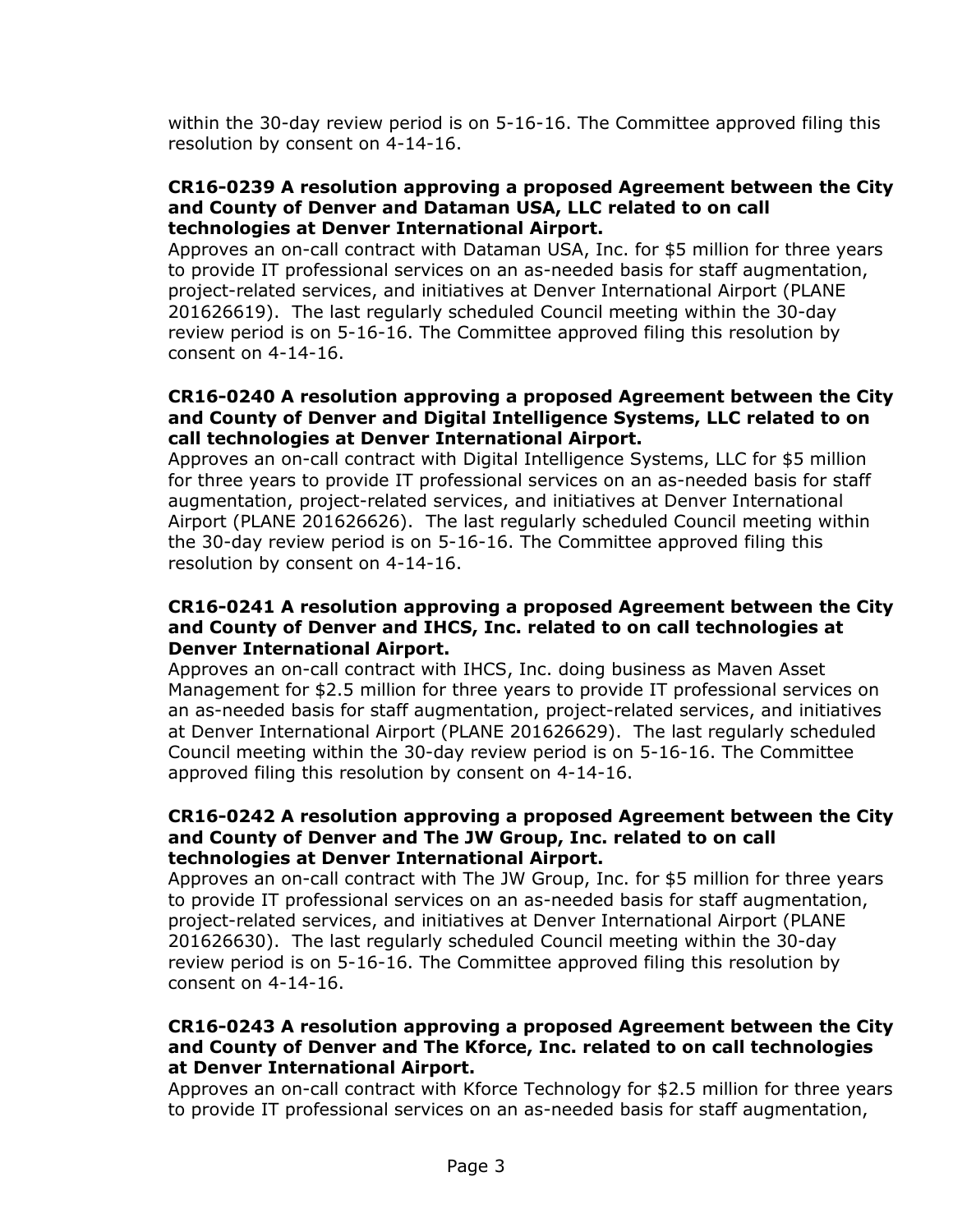project-related services, and initiatives at Denver International Airport (PLANE 201626628). The last regularly scheduled Council meeting within the 30-day review period is on 5-16-16. The Committee approved filing this resolution by consent on 4-14-16.

#### **CR16-0244 A resolution approving a proposed Agreement between the City and County of Denver and The Nicman Group, LLC related to on call technologies at Denver International Airport.**

Approves an on-call contract with The Nicman Group, LLC for \$5 million for three years to provide IT professional services on an as-needed basis for staff augmentation, project-related services, and initiatives at Denver International Airport (PLANE 201626733). The last regularly scheduled Council meeting within the 30-day review period is on 5-16-16. The Committee approved filing this resolution by consent on 4-14-16.

#### **CR16-0245 A resolution approving a proposed Agreement between the City and County of Denver and Premisys Support Group, Inc. related to on call technologies at Denver International Airport.**

Approves an on-call contract with Premisys Support Group, Inc. for \$2.5 million for three years to provide IT professional services on an as-needed basis for staff augmentation, project-related services, and initiatives at Denver International Airport (PLANE 201626627). The last regularly scheduled Council meeting within the 30-day review period is on 5-16-16. The Committee approved filing this resolution by consent on 4-14-16.

#### **CR16-0246 A resolution approving a proposed Agreement between the City and County of Denver and ReVision, Inc. related to on call technologies at Denver International Airport.**

Approves an on-call contract with reVision, Inc. for \$5 million for three years to provide IT professional services on an as-needed basis for staff augmentation, project-related services, and initiatives at Denver International Airport (PLANE 201626631). The last regularly scheduled Council meeting within the 30-day review period is on 5-16-16. The Committee approved filing this resolution by consent on 4-14-16.

#### **CR16-0247 A resolution approving a proposed Design & Engineering Services Agreement between the City and County of Denver and CH2M Hill, Inc. related to the gate apron rehabilitation and drainage improvements project at Denver International Airport.**

Approves a three-year contract with CH2M in the amount of \$10 million for design and construction administration services for the gate apron rehabilitation and drainage improvements project at Denver International Airport (201522926). The last regularly scheduled Council meeting within the 30-day review period is on 5- 16-16. The Committee approved filing this resolution by consent on 4-14-16.

#### **CR16-0258 A resolution approving a proposed Agreement between the City and County of Denver and Sasaki Associates, Inc. related to planning and development of land at Denver International Airport.**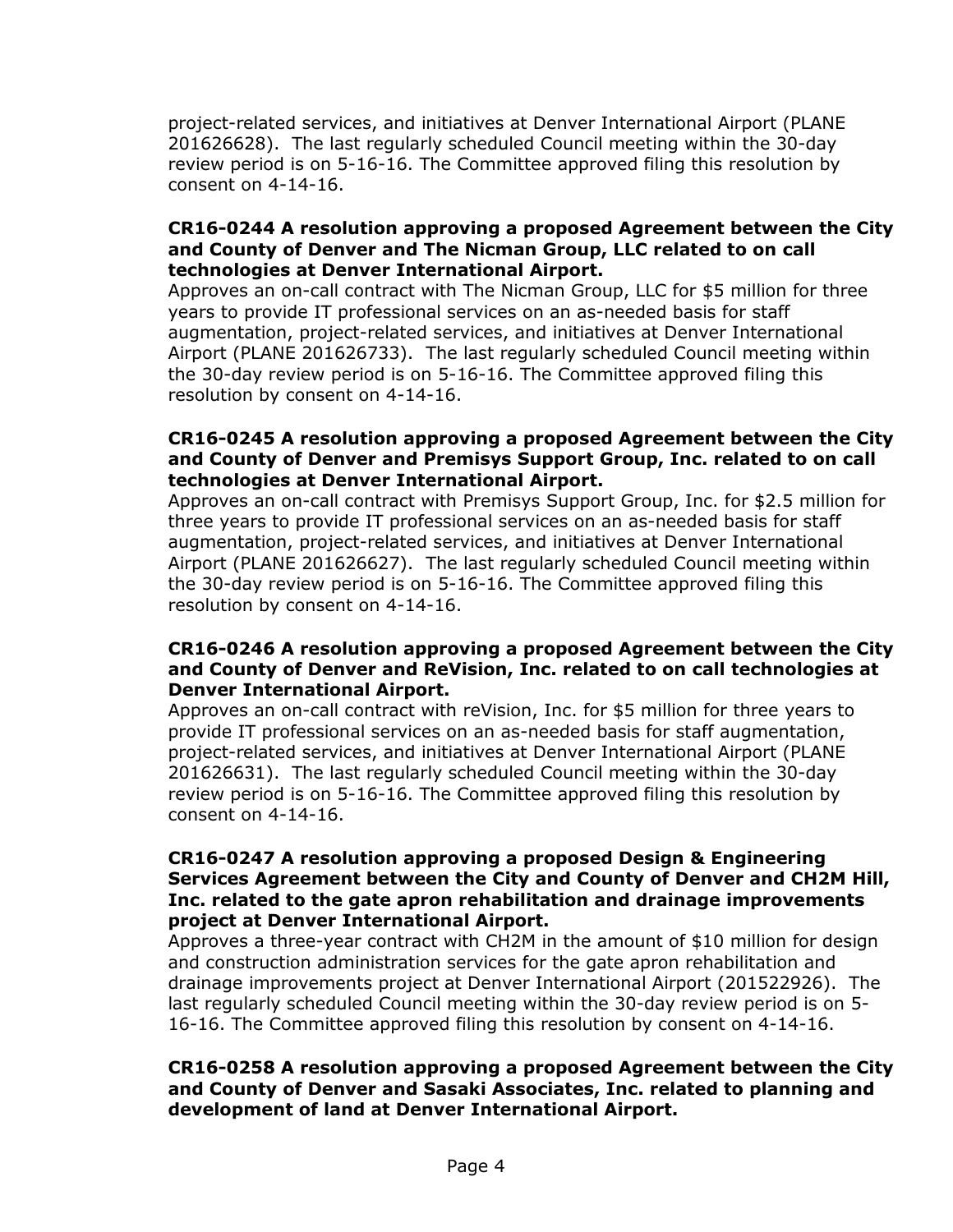Approves a contract with Sasaki for \$3 million through 05-01-19 for assistance with various services related to the planning and development of land at Denver International Airport (201524391). The last regularly scheduled Council meeting within the 30-day review period is on 5-16-16. The Committee approved filing this resolution by consent on 4-14-16.

#### **Finance & Services**

#### **CR16-0255 A resolution approving the proposed purchase by the City and County of Denver including DIA of insurance policies through Willis of Minnesota, Inc., Arthur J. Gallagher Risk Management Services, Inc., FM Global, and Huntington T. Block Insurance Agency, Inc. in an amount not to exceed \$4,179,466.**

Renews the City's property and liability insurance policies on 5-1-16 for a total premium not to exceed \$4,179,466 and authorizes the purchase of new citywide cyber liability insurance (Willis: FINAN-201419400; Arthur J. Gallagher: FINAN-201419401; Huntington T. Block: FINAN-201415384-01). The last regularly scheduled Council meeting within the 30-day review period is on 5-16-16. The Committee approved filing this resolution by consent on 4-14-16.

#### **CR16-0259 A resolution to set a public hearing relating to approval of an amendment to the Welton Corridor Urban Redevelopment Plan and directing the Denver Urban Renewal Authority to take certain actions in connection with the amendment.**

Sets a public hearing before City Council on May 31, 2016 to amend the Welton Corridor Urban Redevelopment Plan for the 2560 Welton Street Project in Council District 9. The Committee approved filing this resolution by consent on 4-14-16.

### **Infrastructure & Culture**

#### **CR16-0250 A resolution laying out, opening and establishing as part of the City street system a parcel of land as a public alley bounded by Quitman Street, West Colfax Avenue and Perry Street.**

Dedicates land as a public alley near the intersection of West Colfax Avenue and Perry Street in Council District 3. The Committee approved filing this resolution by consent on 4-14-16.

#### **CR16-0251 A resolution approving a proposed Fifth Amendatory Agreement between the City and County of Denver and SMG for stagehand staffing and payroll services.**

Increases the contract with SMG by \$3 million for a total contract not to exceed \$43 million to adjust pension and benefits for stage hands to compensate for the increased number of shows at City venues (CE93004). The last regularly scheduled Council meeting within the 30-day review period is on 5-16-16. The Committee approved filing this resolution by consent on 4-14-16.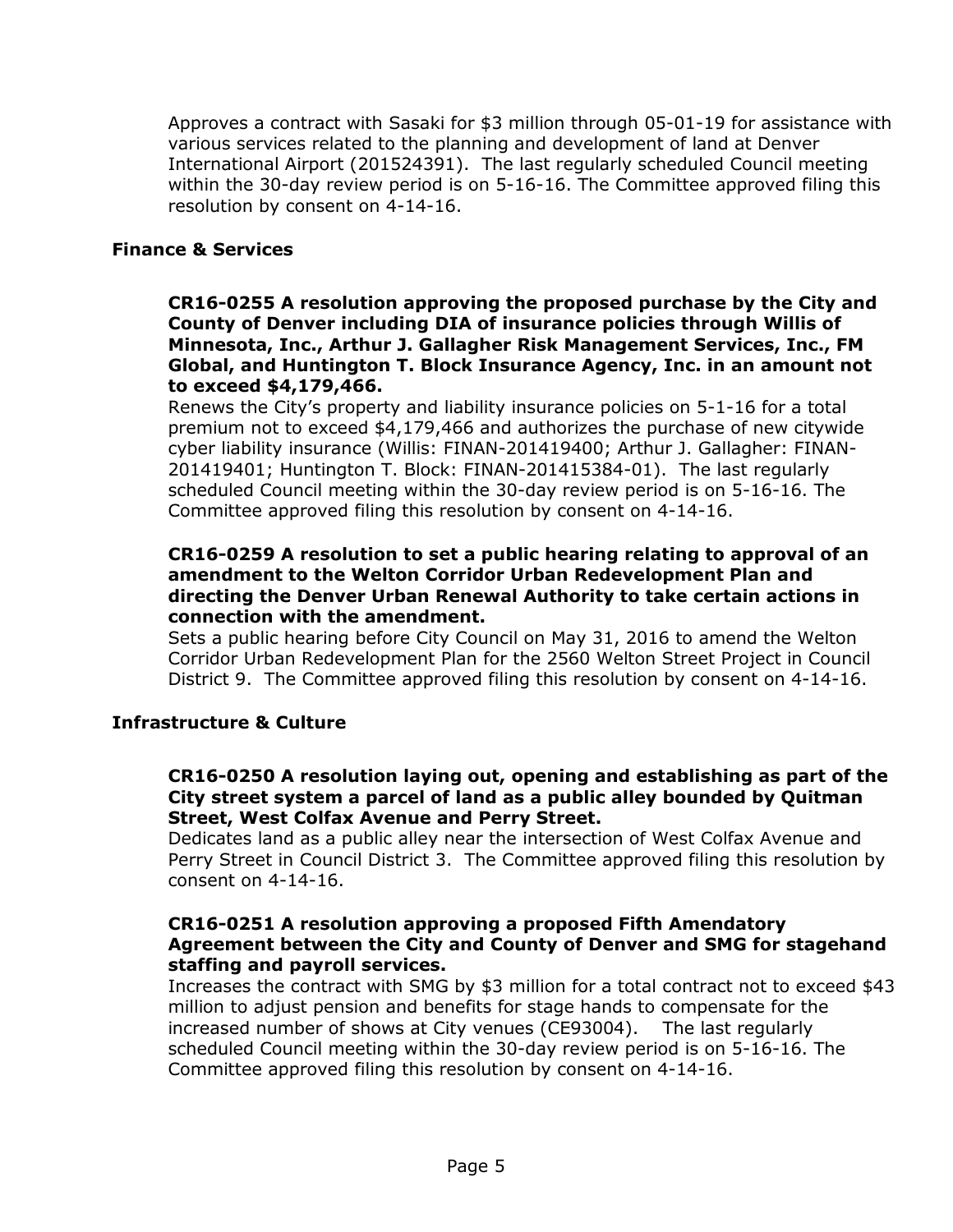## **Bills for Introduction**

### **Infrastructure & Culture**

#### **CB16-0248 A bill for an ordinance approving a proposed Intergovernmental Agreement between the City and County of Denver and City of Aurora to reimburse Aurora for improvements to be constructed in the Denver portion of Tower Road to widen the road and construct appurtenances thereto.**

Approves an intergovernmental agreement with the City of Aurora to reimburse Aurora \$850,000 for improvements in the Denver portion of the roadway including a traffic signal at the 43rd Avenue intersection and construction of a landscaped and irrigated median in Council District 11 (PWADM-201627364-00). The last regularly scheduled Council meeting within the 30-day review period is on 5-16-16. The Committee approved filing this bill by consent on 4-14-16.

### **Neighborhoods & Planning**

#### **CB16-0217 A bill for an ordinance changing the zoning classification for 5104 Dallas Street.**

Rezones property located at 5104 Dallas Street from M-RX-5 (master plan, residential mixed-use, 5 stories) to I-MX-3 (industrial, mixed-use, 3 stories) in Council District 8. IF ORDERED PUBLISHED, A PUBLIC HEARING WILL BE HELD ON THIS ITEM. REFER TO THE "PENDING" SECTION OF THE FUTURE COUNCIL MEETING AGENDAS FOR THE DATE. The Committee approved filing this bill at its meeting on 4-6-16.

#### **CB16-0219 A bill for an ordinance changing the zoning classification for 4353 N. Cherokee Street.**

Rezones property located at 4353 N. Cherokee St. from I-A, UO-2 (light industrial, billboard use overlay permitted) to C-RX-8 (urban center, residential mixed-use, 8 stories) in Council District 9. IF ORDERED PUBLISHED, A PUBLIC HEARING WILL BE HELD ON THIS ITEM. REFER TO THE "PENDING" SECTION OF THE FUTURE COUNCIL MEETING AGENDAS FOR THE DATE. The Committee approved filing this bill at its meeting on 4-6-16.

#### **CB16-0249 A bill for an ordinance changing the zoning classification for 30-50 South Colorado Boulevard.**

Rezones property located at 30-50 S. Colorado Boulevard from E-SU-D (urban edge, single unit, 6000 minimum lot size) to G-RH-3 (general urban, row house, 3 stories) in Council District 5. IF ORDERED PUBLISHED, A PUBLIC HEARING WILL BE HELD ON THIS ITEM. REFER TO THE "PENDING" SECTION OF THE FUTURE COUNCIL MEETING AGENDAS FOR THE DATE. The Committee approved filing this bill at its meeting on 4-13-16.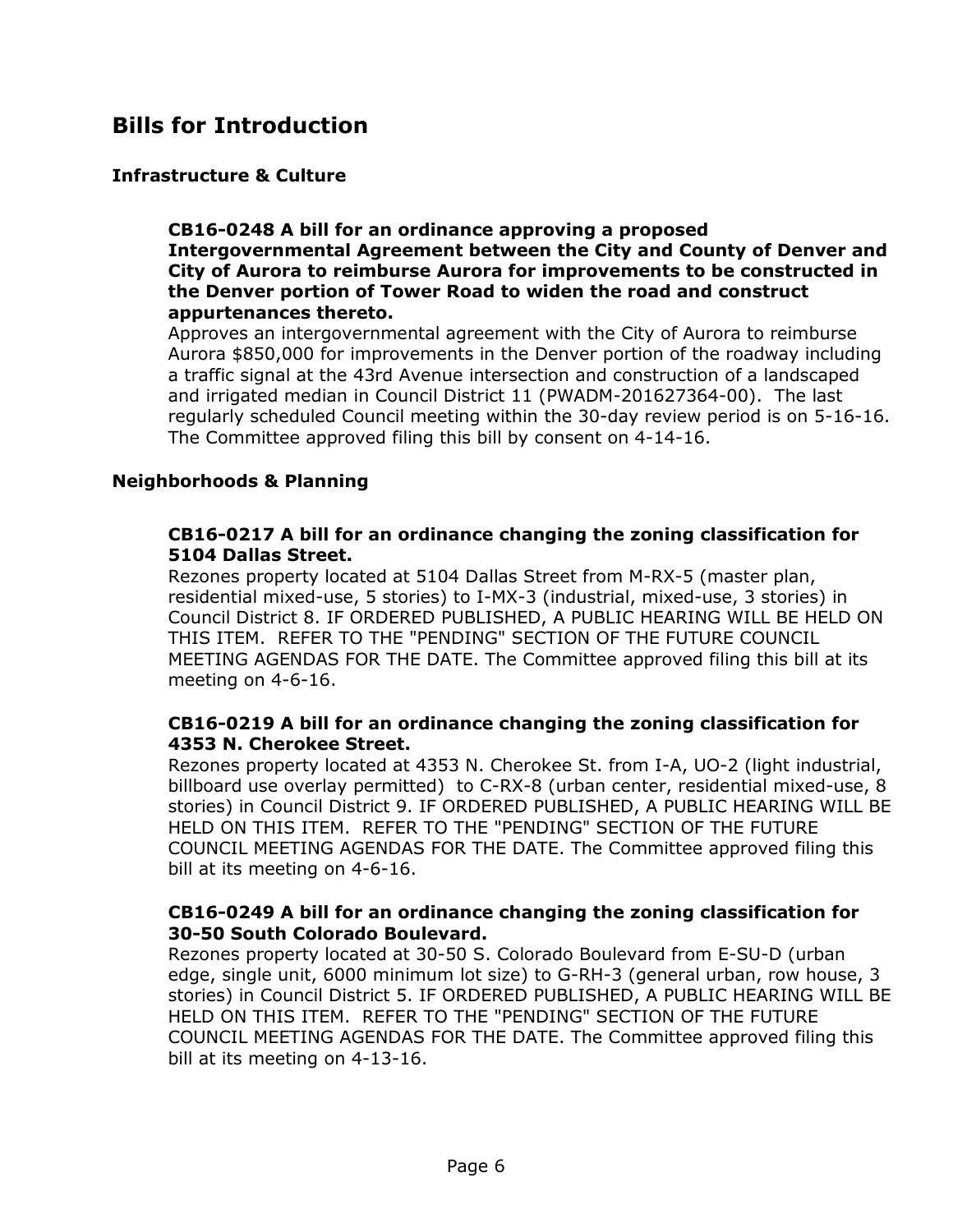#### **Safety & Well-being**

#### **CB16-0177 A bill for an ordinance adding a new Article XIII of Chapter 24 of the Revised Municipal Code of the City and County of Denver regarding use of graywater.**

Amends the Denver Revised Municipal Code to add a new Article XIII of Chapter 24 allowing for the beneficial reuse of graywater within the City. The Committee approved filing this bill at its meeting on 4-12-16.

#### **CB16-0257 A bill for an ordinance amending Article II of Chapter 4 of the Denver Revised Municipal Code relating to prevention and control of nuisance odors.**

Amends Article II of Chapter 4 of the Denver Revised Municipal Code relating to prevention, control, and abatement of nuisance odors. The Committee approved filing this bill at its meeting on 4-12-16.

## **Recap of Bills to be Called Out**

### **Pre-Recess Announcement**

**Tonight there will be a required public hearing on CB16-0183, relating to the Denver Zoning Code, amending the provisions of the Airport Influence Overlay Zone District. Anyone wishing to speak on this matter must see the Council Secretary to receive a speaker card to fill out and return to her during the recess of Council.**

### **Recess**

### **Council Reconvenes and Resumes its Regular Session**

### **Public Hearings - Bills for Final Consideration**

### **Neighborhoods & Planning**

**CB16-0183 A bill for an ordinance relating to the Denver Zoning Code, Amending the Provisions of the Airport Influence Overlay Zone District.** Approves a text amendment to the Denver Zoning Code to amend the provisions of the Airport Influence Overlay (AIO) District to allow multi-unit residential uses between 62nd and 64th avenues in the AIO District and to make related conforming amendments in Council District 11. The Committee approved filing this bill at its meeting on 3-16-16.

### **Bills for Final Consideration**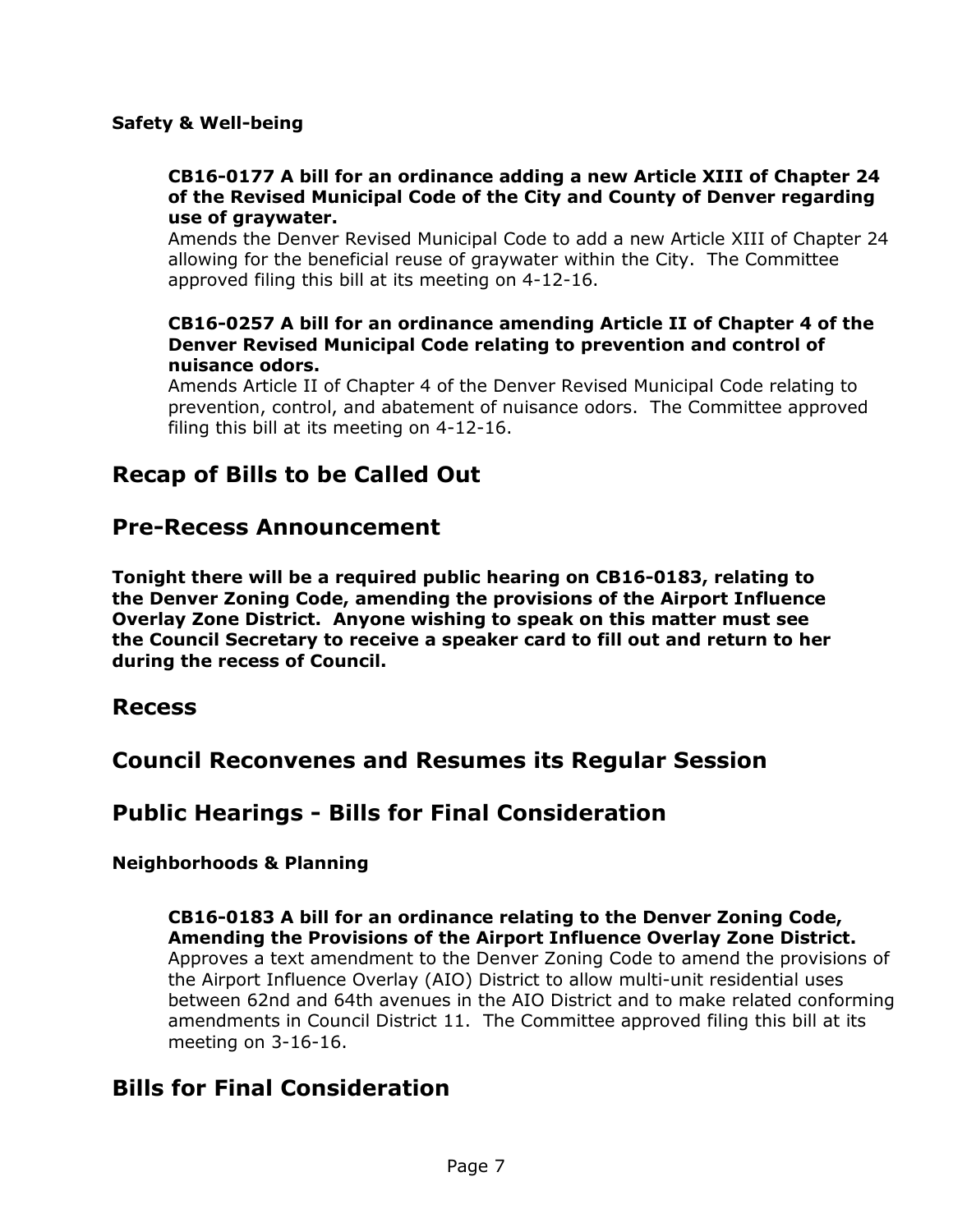#### **Business Development**

**CB16-0224 A bill for an Ordinance amending Chapter 5 of the Denver Revised Municipal Code - AIRPORT AND AIRCRAFT, Article II. - OPERATION OF DENVER MUNICIPAL AIRPORT SYSTEM, Sec. 5-18. - Private designing, planning, construction, reconstruction and remodeling.**

Amends Section 5-18 of the Denver Revised Municipal Code concerning privately financed commercial improvements on Denver International Airport land. The Committee approved filing this bill by consent on 4-7-16.

**CB16-0225 A bill for an Ordinance amending Chapter 5 of the Denver Revised Municipal Code - AIRPORT AND AIRCRAFT, with the addition of Article IV. LIMITATIONS ON DEVELOPMENT WITHIN THE AIRPORT INFLUENCE OVERLAY DISTRICT, Sec. 5-37. Airport Influence District.** Amends Section 5-37 of the Denver Revised Municipal Code concerning limitations on development within the Airport Influence Overlay District. The Committee approved filing this bill by consent on 4-7-16.

#### **Governance & Charter Review**

#### **CB16-0205 A bill for an ordinance amending the classification and pay plan for employees in the Career Service and for certain employees not in the Career Service.**

Amends the classification and pay plan by adding Police Video Operator (613-N) and Lead Police Video Operator (614-N) who will be responsible for monitoring live video, storing and accessing video recordings, and storing data recorded from police officer body cameras. The Committee approved filing this bill at its meeting on 4-5-16.

### **Infrastructure & Culture**

**CB16-0154 A bill for an Ordinance approving an Agreement with the State of Colorado, Department of Transportation for a major road construction project, known as I-25/Santa Fe & Alameda Avenue Interchange Project.** Approves an intergovernmental agreement with the Colorado Department of Transportation for land transactions and underpass construction for the South Platte Regional Trail and roadway improvements between South Jason Street and South Huron Street for the I-25/Santa Fe and Alameda Avenue Interchange Project in Council District 7 (201626220). The last regularly scheduled Council meeting within the 30-day review period is on 5-9-16. The Committee approved filing this bill at its meeting on 4-6-16.

#### **CB16-0229 A bill for an ordinance approving a proposed Contract between the City and County of Denver and Colorado Department of Transportation for ongoing maintenance of Signs and Pavement Markings on State**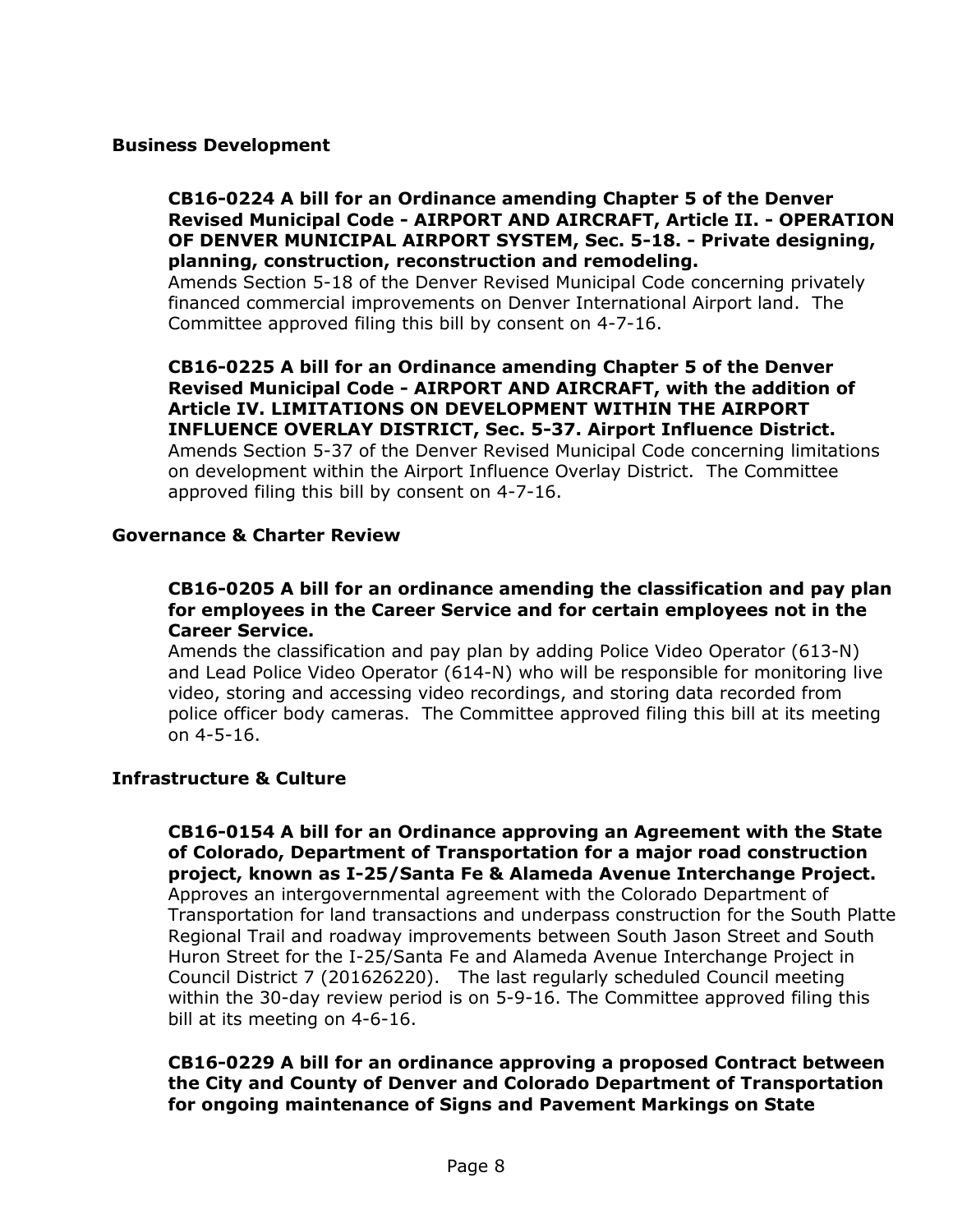### **Highways.**

Approves a five-year \$913,972.80 intergovernmental agreement with the Colorado Department of Transportation through 06-30-21 to reimburse the City for ongoing maintenance of signs and pavement markings on state highways in Denver (20162727). The last regularly scheduled Council meeting within the 30-day review period on 5-9-16. The Committee approved filing this bill by consent on 4-7- 16.

#### **CB16-0230 A bill for an ordinance approving a proposed Contract between the City and County of Denver and Colorado Department of Transportation (CDOT) for funding to reimburse the City for costs associated with the ongoing maintenance of Traffic Signals on State Highways within the City and County of Denver.**

Approves a five-year \$5,427,000 intergovernmental agreement with Colorado Department of Transportation through 06-30-21 to reimburse the City for ongoing maintenance of traffic signals on state highways in Denver (201627276). The last regularly scheduled Council meeting within the 30-day review period is on 5-9-16. The Committee approved filing this bill by consent on 4-7-16.

#### **Neighborhoods & Planning**

#### **CB16-0184 A bill for an ordinance amending the Building and Fire Code of the City and County of Denver.**

Amends Article II of Chapter 10 of the Denver Revised Municipal Code to add two additional amendments to the 2016 Denver Building and Fire Code for building requirements in the Airport Influence Overlay (AIO) District. The Committee approved filing this bill at its meeting on 3-16-16.

#### **Special Issues: Marijuana Moratorium**

**CB16-0291 AS AMENDED a bill for an ordinance concerning the licensing of marijuana businesses, amending the Denver Retail Marijuana Code, Article V of Chapter 6, D.R.M.C. and the Denver Medical Marijuana Code, Art. XII of Chapter 24, D.R.M.C. by capping the total number of licensed locations where marijuana cultivation and sales may be permitted in the city, adopting new procedures for the issuance of retail marijuana cultivation and sales licenses, prohibiting the issuance of new medical marijuana cultivation and sales licenses, and adopting other related amendments.** Amends the Denver Revised Municipal Code concerning marijuana facilities and caps the total number of licensed locations. Amended on 04-18-16 to correct some typos in the bill as introduced; to add a requirement that a community engagement plan be included with all applications for any type of license under the Denver Retail Marijuana Code; and to clarify that, in addition to new applications, the Registered Neighborhood Organization notification requirement in the revised section 12-96(b) also applies to all applications that were pending on May 1, 2016, when the premises proposed to be licensed is in an I-A or I-B industrial zone district. This bill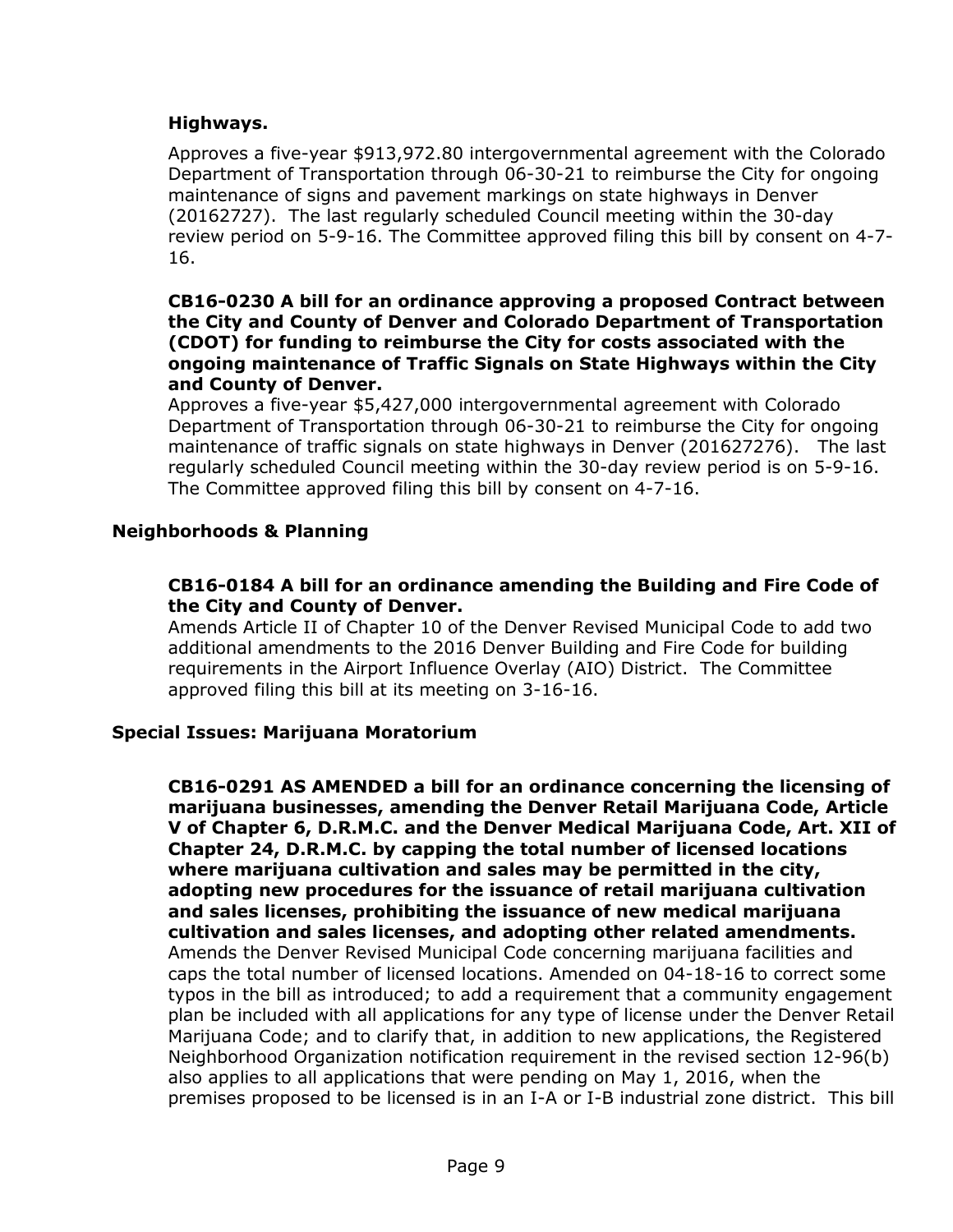was approved for filing by Councilwoman Kniech.

**CB16-0293 A bill for an ordinance concerning the licensing and regulation of marijuana businesses, and in connection therewith, amending Article V of Chapter 6 of the Denver Revised Municipal Code to extend the time period during which eligibility for a new retail marijuana business license is limited to certain preexisting medical marijuana licensees, and amending Article XII of Chapter 24 of the Denver Revised Municipal Code to impose a moratorium on the issuance of new medical marijuana licenses through June 1, 2016, to be effective if and only if the City Council does not adopt an ordinance capping marijuana business licenses effective May 1, 2016.**

Continues the moratorium on new marijuana related facilities through June 1, 2016 only if the City Council does not adopt an ordinance capping marijuana business licenses. This bill was approved for filing by Councilwoman Black.

## **Announcement**

**Dependent upon publication on Monday, May 23, 2016, Council will hold a required public hearing on CB16-0217, changing the zoning classification for 5104 Dallas Street; a required public hearing on CB16-0219, changing the zoning classification of 4353 North Cherokee Street; and a required public hearing on CB16-0249, changing the zoning classification for 30-50 South Colorado Boulevard. Any protests against CB16-0217, CB16-0219, or CB16-0249 must be filed with the Council Offices no later than noon on Monday, May 16, 2016.**

## **Adjourn**

## **Pending**

**For 5-2-16**

**CB16-0174 A bill for an ordinance changing the zoning classification for 2765 S. Colorado Blvd.** 

**Required Public Hearing Final Consideration** 

**For 5-2-16**

**CB16-0191 A bill for an ordinance changing the zoning classification for 4100 and 4050 North Kittredge Street.** 

**Required Public Hearing**